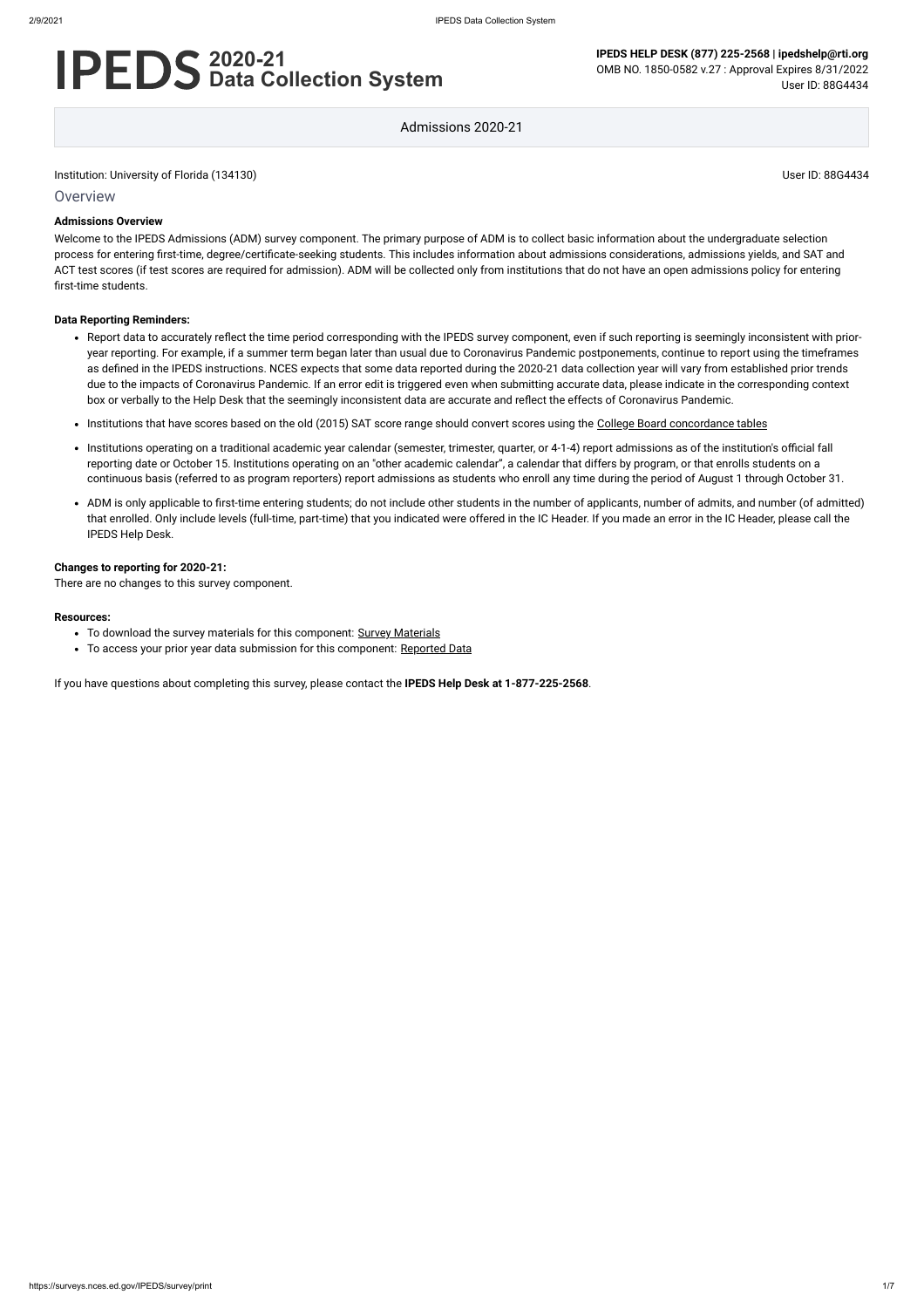### Institution: University of Florida (134130) Channel Base of Physics (134130) User ID: 88G4434

### Admissions Considerations

### **1. Please select the option that best describes how your institution uses any of the following data in its undergraduate selection process.**

| <b>Admission Considerations</b>                                                                                                                                                                                                                                                                 | Required   | Considered<br>but not<br>required | Recommended | <b>Neither</b><br>Required nor<br>Recommended    |
|-------------------------------------------------------------------------------------------------------------------------------------------------------------------------------------------------------------------------------------------------------------------------------------------------|------------|-----------------------------------|-------------|--------------------------------------------------|
| Secondary school GPA                                                                                                                                                                                                                                                                            | $\odot$    | $\bigcirc$                        | $\bigcirc$  | $\bigcirc$                                       |
| Secondary school rank                                                                                                                                                                                                                                                                           | $\bigcirc$ | $\bigcirc$                        | $\bigcirc$  | $\odot$                                          |
| Secondary school record                                                                                                                                                                                                                                                                         | $\odot$    | $\circ$                           | $\bigcirc$  | $\bigcirc$                                       |
| Completion of college-preparatory program                                                                                                                                                                                                                                                       | $\bigcirc$ | $\odot$                           | $\bigcirc$  | $\bigcirc$                                       |
| Recommendations                                                                                                                                                                                                                                                                                 | $\bigcirc$ | $\bigcirc$                        | $\bigcirc$  | $\begin{matrix} \bullet \\ \bullet \end{matrix}$ |
| Formal demonstration of competencies (e.g., portfolios, certificates of mastery, assessment<br>instruments)                                                                                                                                                                                     | $\bigcirc$ | $\bigcirc$                        | $\circ$     | $\odot$                                          |
| <b>Admission test scores</b>                                                                                                                                                                                                                                                                    |            |                                   |             |                                                  |
| SAT / ACT                                                                                                                                                                                                                                                                                       | $\odot$    | $\circ$                           | $\bigcirc$  | $\circ$                                          |
| Other Test (ABT, Wonderlic, WISC-III, etc.)<br>Note: If this is the only requirement other than a diploma or equivalent, and few students<br>are not admitted due to this test, your institution is open enrollment. Please contact the<br>Help Desk to correct your response to this question. | $\bigcirc$ | $\circ$                           | $\bigcirc$  | $\odot$                                          |
| <b>TOEFL</b> (Test of English as a Foreign Language)                                                                                                                                                                                                                                            | $\bigcirc$ | $\circ$                           | $\bigcirc$  | $\odot$                                          |

You may use the box below to provide additional context for the data you have reported above. Context notes will be posted on the College Navigator website. Therefore, you should write all context notes using proper grammar (e.g., complete sentences with punctuation) and common language that can be easily understood by students and parents (e.g., spell out acronyms).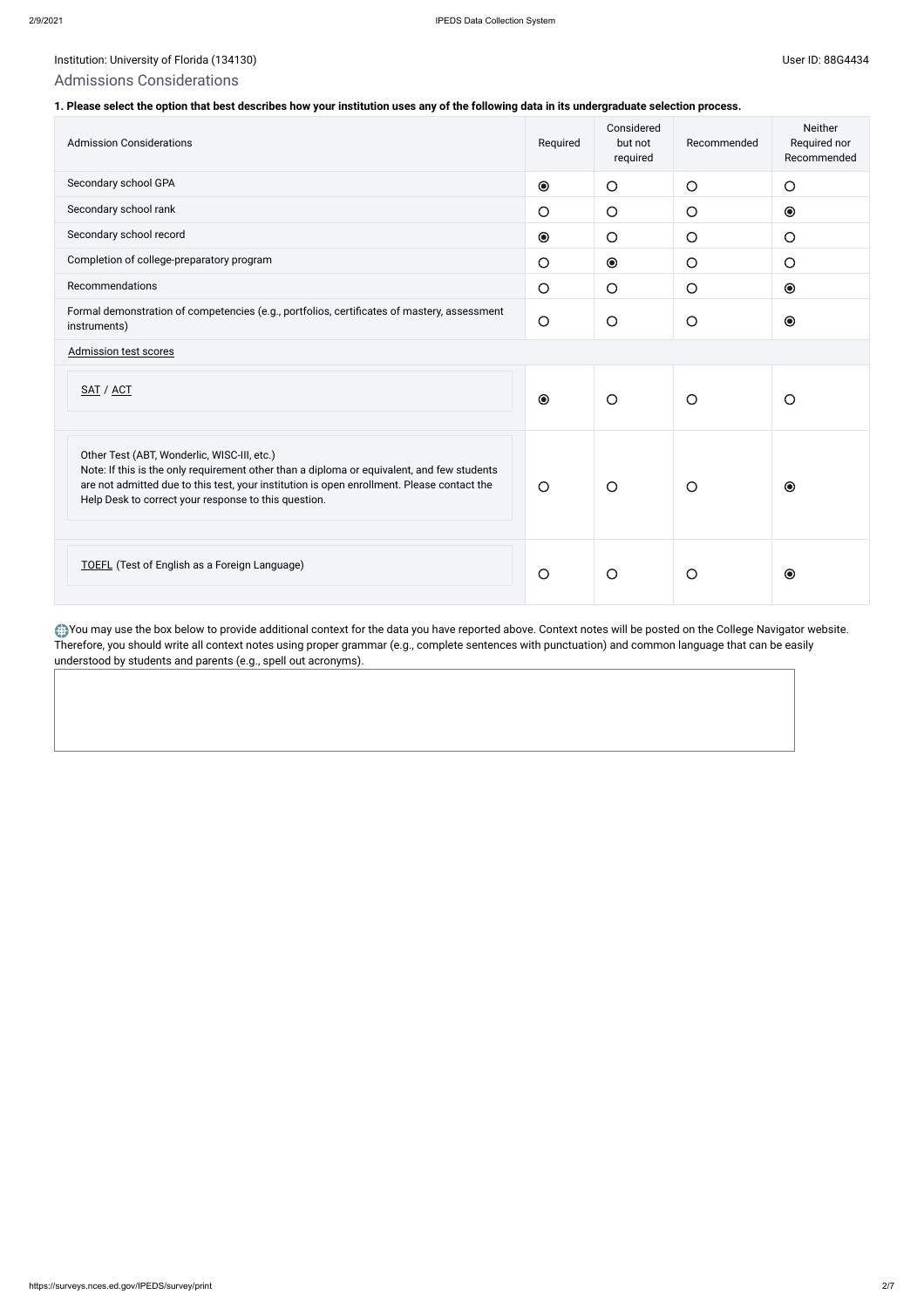### Selection Process - A/A/E

**2. Provide the number of [first-time,](javascript:openglossary(241)) [degree/certificate-seeking](javascript:openglossary(171)) undergraduate students who applied, who were admitted, and who enrolled (either full- or parttime) at your institution for Fall 2020. Include [early decision,](javascript:openglossary(705)) [early action,](javascript:openglossary(703)) and students who began studies during the summer prior to Fall 2020.**

Remember that this question applies only to first-time, degree/certificate-seeking undergraduates. Do not include any other students in these totals. Report admitted students who enrolled in the summer ONLY IF they remained enrolled into the fall.

Only include levels that you indicated were offered in the IC Header. If you made an error in the IC Header, please remember to fix the error next year.

|                                                        | Men    | Women  | Total  |
|--------------------------------------------------------|--------|--------|--------|
| Number of applicants                                   | 20,701 | 27,492 | 48,193 |
| Number of admissions                                   | 6,131  | 8,871  | 15,002 |
| Number (of admitted) that enrolled full-time           | 2,600  | 3,701  | 6,301  |
| Number (of admitted) that enrolled part-time           | 16     | 16     | 32     |
| Total enrolled full-time and part-time                 | 2,616  | 3,717  | 6,333  |
| Percent of admissions enrolled full-time and part-time | 43     | 42     | 42     |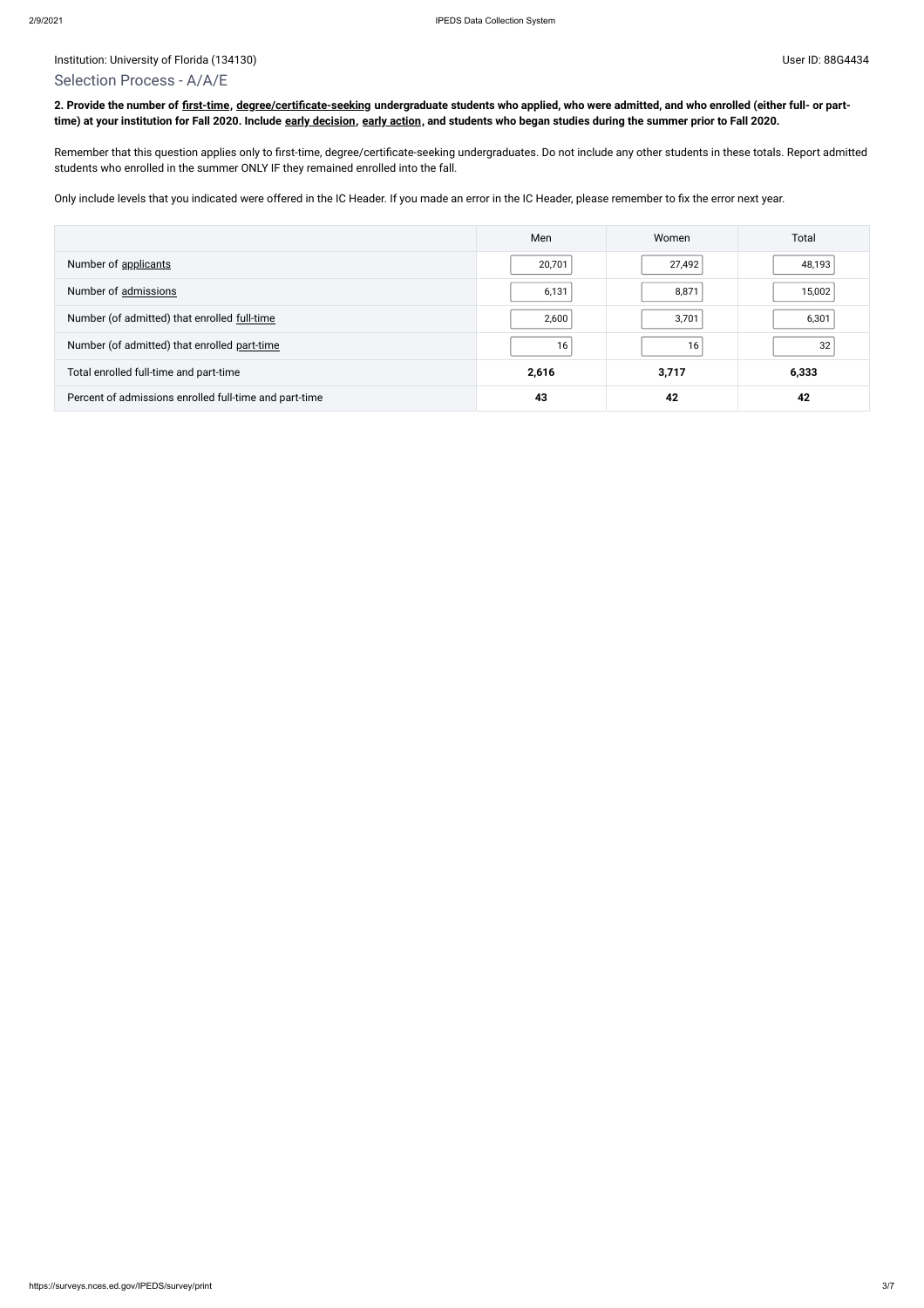Institution: University of Florida (134130) Contract the USE of Discovery of Elorida (134130)

### Selection Process - Test Scores

### **3. Provide data for Fall 2020. Include new students admitted the summer prior to Fall 2020.**

#### **SAT scores for 2020-21 must be reported using the new (2016) SAT score scale. Please see instructions for more information.**

| Number of enrolled students that submitted SAT scores  | 5.133 |
|--------------------------------------------------------|-------|
| Percent of enrolled students that submitted SAT scores |       |
| Number of enrolled students that submitted ACT scores  | 3.172 |
| Percent of enrolled students that submitted ACT scores | 50    |

|                                        | 25th Percentile | 75th Percentile |
|----------------------------------------|-----------------|-----------------|
| SAT Evidence-Based Reading and Writing | 650             | 720<br>✔        |
| <b>SAT Math</b>                        | 640             | 740             |
|                                        |                 |                 |
| <b>ACT Composite</b>                   | 29              | 33              |
| <b>ACT English</b>                     | 28              | 35              |
| <b>ACT Math</b>                        | 26              | 31              |

You may use the box below to provide additional context for the data you have reported above. Context notes will be posted on the College Navigator website. Therefore, you should write all context notes using proper grammar (e.g., complete sentences with punctuation) and common language that can be easily understood by students and parents (e.g., spell out acronyms).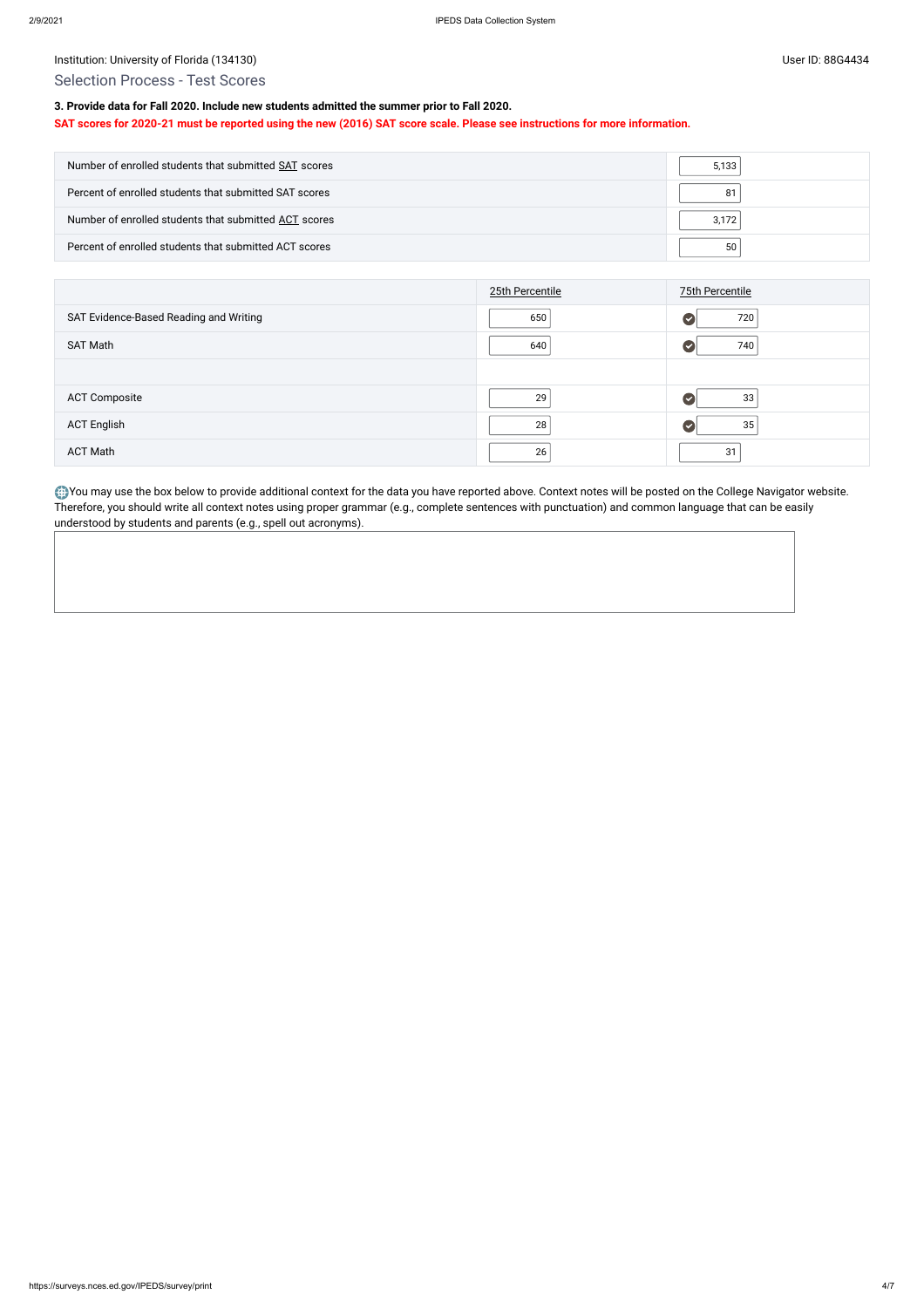Institution: University of Florida (134130) User ID: 88G4434

### Prepared by

#### **Prepared by**

Reporting Reminders:

- The name of the preparer is being collected so that we can follow up with the appropriate person in the event that there are questions concerning the data.
- The Keyholder will be copied on all email correspondence to other preparers.
- The time it took to prepare this component is being collected so that we can continue to improve our estimate of the reporting burden associated with IPEDS.
- Please include in your estimate the time it took for you to review instructions, query and search data sources, complete and review the component, and submit the data through the Data Collection System.
- Thank you for your assistance.

| This survey component was prepared by: |        |                        |        |                          |           |                   |
|----------------------------------------|--------|------------------------|--------|--------------------------|-----------|-------------------|
| C                                      |        | Keyholder              |        | <b>SFA Contact</b>       | С         | <b>HR Contact</b> |
| $\cup$                                 |        | <b>Finance Contact</b> | $\cup$ | Academic Library Contact | $\bullet$ | Other             |
|                                        | Name:  | Ulrich Adegbola        |        |                          |           |                   |
|                                        | Email: | ulylerich@ufl.edu      |        |                          |           |                   |
|                                        |        |                        |        |                          |           |                   |

| How many staff from your institution only were involved in the data collection and reporting process of this survey component? |                                      |  |  |
|--------------------------------------------------------------------------------------------------------------------------------|--------------------------------------|--|--|
| 5.00                                                                                                                           | Number of Staff (including yourself) |  |  |

How many hours did you and others from your institution only spend on each of the steps below when responding to this survey component? Exclude the hours spent collecting data for state and other reporting purposes.

| Staff member  | <b>Collecting Data Needed</b> | Revising Data to Match<br><b>IPEDS Requirements</b> | <b>Entering Data</b> | Revising and Locking Data |
|---------------|-------------------------------|-----------------------------------------------------|----------------------|---------------------------|
| Your office   | 6.00<br>hours                 | 2.00<br>hours                                       | $1.00\,$<br>hours    | hours                     |
| Other offices | 6.00<br>hours                 | 00.1<br>hours                                       | hours                | hours                     |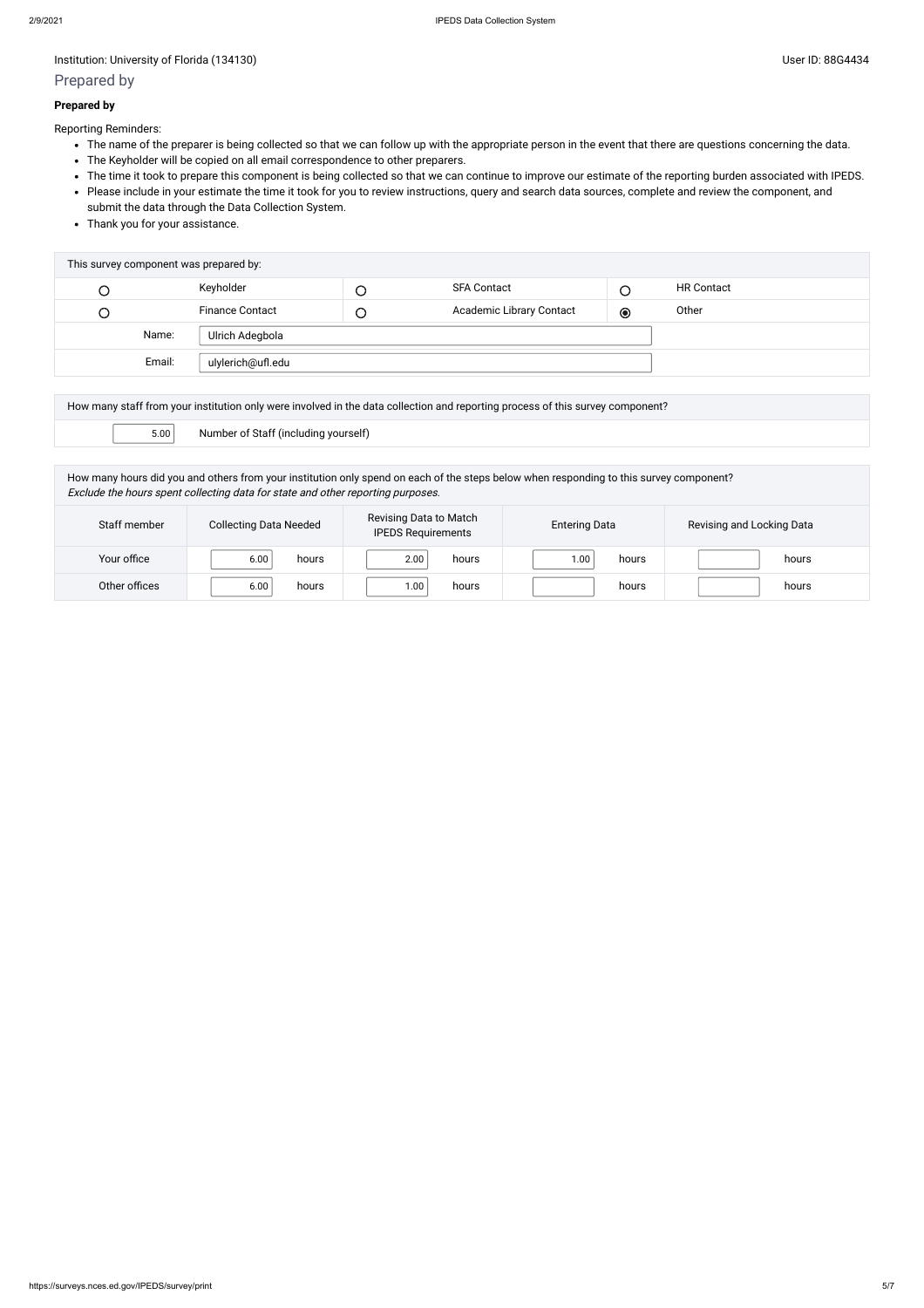### Summary

#### **Admissions Component Summary**

Please review your data for accuracy. If you have questions about the data displayed below after reviewing the data reported on the survey screens, please contact the IPEDS Help Desk at: 1-877-225-2568 or [ipedshelp@rti.org](mailto:ipedshelp@rti.org).

IPEDS collects important information regarding your institution. All data reported in IPEDS survey components become available in the IPEDS Data Center and appear as aggregated data in various Department of Education reports. Additionally, some of the reported data appears specifically for your institution through the College Navigator website and is included in your institution's Data Feedback Report (DFR). The purpose of this summary is to provide you an opportunity to view some of the data that, when accepted through the IPEDS quality control process, will appear on the College Navigator website and/or your DFR. College Navigator is updated approximately three months after the data collection period closes and Data Feedback Reports will be available through the Data [Center](https://nces.ed.gov/ipeds/use-the-data) and sent to your institution's CEO in November 2020.

| <b>ADMISSIONS INFORMATION</b>    |                               |                                                                                    |             |      |        |  |
|----------------------------------|-------------------------------|------------------------------------------------------------------------------------|-------------|------|--------|--|
|                                  | Undergraduate Admissions      | Total                                                                              |             | Male |        |  |
|                                  | Number of applicants          | 48,193                                                                             | 20,701      |      | 27,492 |  |
|                                  | Percent admitted              | 31%                                                                                | 30%         |      | 32%    |  |
|                                  | Percent admitted who enrolled | 42%                                                                                |             | 43%  |        |  |
| <b>Admissions Considerations</b> |                               | Required                                                                           | Recommended |      |        |  |
|                                  |                               | Secondary school GPA<br>Secondary school record<br>Admission test scores (SAT/ACT) |             | N/A  |        |  |

| <b>Test Scores</b> |                                        | # Submitting Scores         | % Submitting Scores         |
|--------------------|----------------------------------------|-----------------------------|-----------------------------|
|                    | <b>SAT</b>                             | 5,133                       | 81%                         |
|                    | <b>ACT</b>                             | 3,172                       | 50%                         |
|                    |                                        | 25 <sup>th</sup> Percentile | 75 <sup>th</sup> Percentile |
|                    | SAT Evidence-Based Reading and Writing | 650                         | 720                         |
|                    | <b>SAT Math</b>                        | 640                         | 740                         |
|                    |                                        |                             |                             |
|                    | <b>ACT Composite</b>                   | 29                          | 33                          |
|                    | <b>ACT English</b>                     | 28                          | 35                          |
|                    | <b>ACT Math</b>                        | 26                          | 31                          |
|                    |                                        |                             |                             |